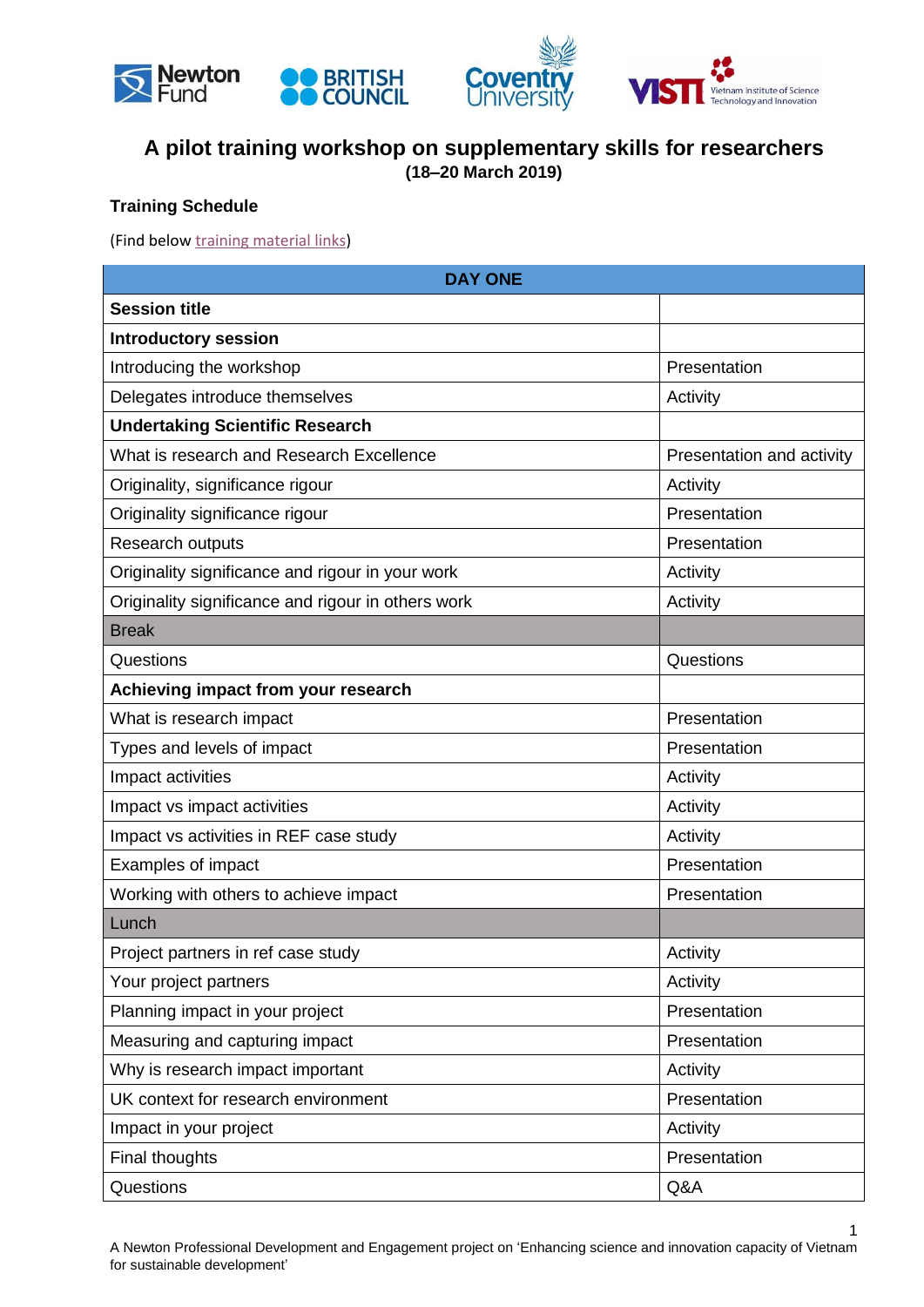







| Communicating research and working with others  |               |
|-------------------------------------------------|---------------|
| Why is communicating your research important    | Activity      |
| Fundamentals of research communication          | Presentation  |
| Developing a communication plan                 | Activity      |
| <b>Break</b>                                    |               |
| Developing a communication plan                 | Presentation  |
| Your communication objective                    | Activity      |
| Your audience                                   | Activity      |
| Questions and close                             | Q&A and close |
| <b>DAY TWO</b>                                  |               |
| Introduction to the day                         |               |
| Knowledge transfer and working with businesses  |               |
| What is knowledge transfer                      | Activity      |
| What is knowledge transfer                      | Presentation  |
| Benefits of working with businesses             | Activity      |
| Benefits of working with businesses             | Presentation  |
| Knowledge transfer methods and activities       | Activity      |
| Knowledge transfer methods and activities       | Presentation  |
| Developing consultancy projects                 | Activity      |
| <b>Break</b>                                    |               |
| Developing consultancy projects                 | Presentation  |
| Developing collaborative research projects      | Activity      |
| <b>Negotiations</b>                             | Presentation  |
| Questions                                       | Q&A           |
| <b>Intellectual Property Rights</b>             |               |
| What is your intellectual property?             | Activity      |
| What is your intellectual property?             | Presentation  |
| How is intellectual property legally protected? | Presentation  |
| Patents                                         | Presentation  |
| Copyright                                       | Presentation  |
| Design rights                                   | Presentation  |
| <b>Trademarks</b>                               | Presentation  |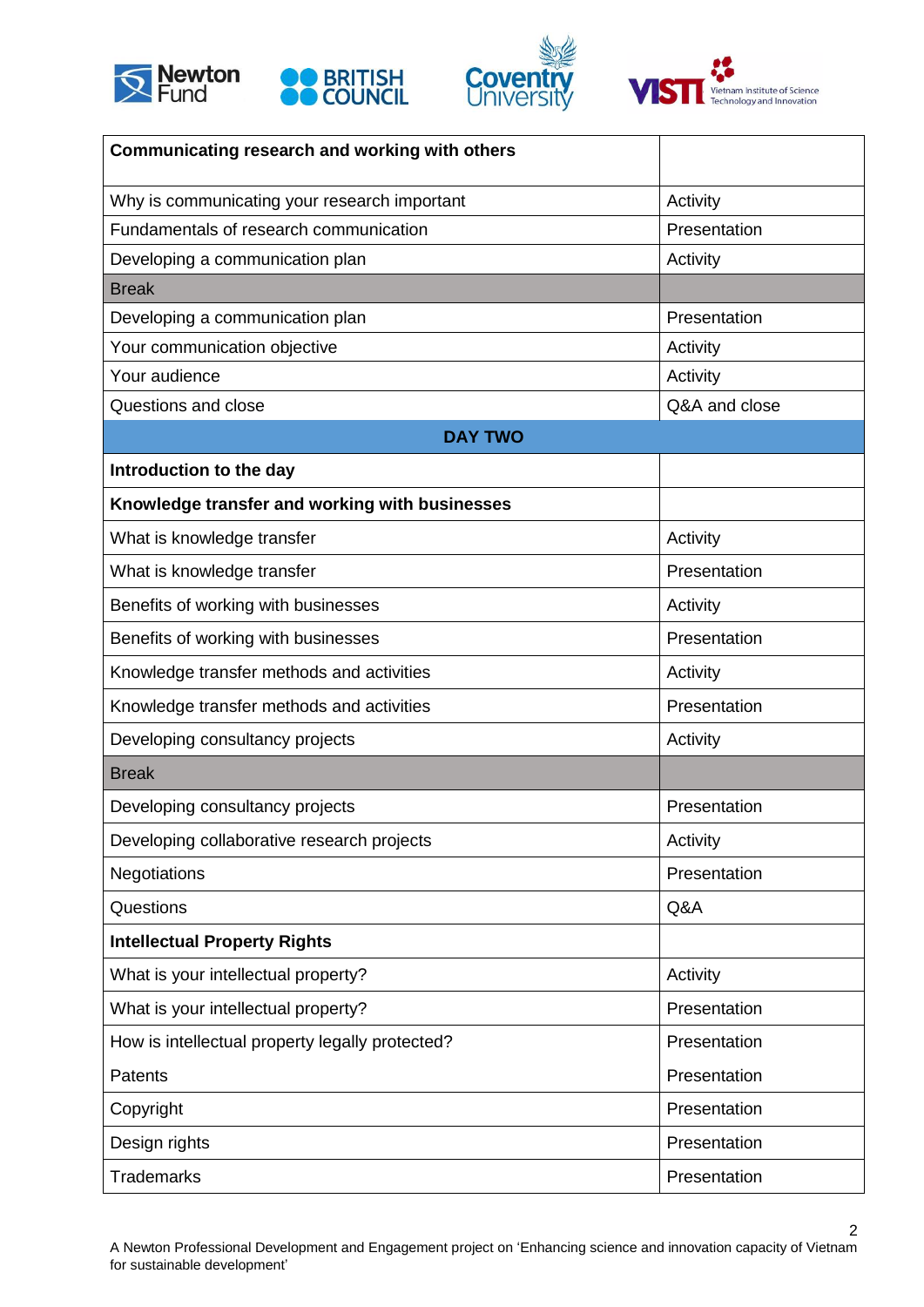







| Lunch                                                                           |              |  |
|---------------------------------------------------------------------------------|--------------|--|
| Where do your research outputs fit                                              | Activity     |  |
| Intellectual property ownership negotiations and agreements                     | Presentation |  |
| Why protect your intellectual property?                                         | Activity     |  |
| Why protect your intellectual property?                                         | Presentation |  |
| Non disclosure agreements                                                       | Presentation |  |
| Questions                                                                       | Q&A          |  |
| <b>Proposal Writing and tips for success</b>                                    |              |  |
| Who funds your research                                                         | Activity     |  |
| The funding landscape                                                           | Presentation |  |
| Understanding your funder                                                       | Presentation |  |
| Preparing a proposal                                                            | Presentation |  |
| Why question                                                                    | Activity     |  |
| Aims and objectives                                                             | Presentation |  |
| Writing your aims and objectives                                                | Activity     |  |
| Project summary                                                                 | Presentation |  |
| Project summary                                                                 | Activity     |  |
| <b>Break</b>                                                                    |              |  |
| Project plan                                                                    | Presentation |  |
| You and your track record                                                       | Presentation |  |
| You and your track record                                                       | Activity     |  |
| Proposal - general tips                                                         | Presentation |  |
| Success and failure                                                             | Presentation |  |
| Questions                                                                       | Q and A      |  |
| <b>DAY THREE</b>                                                                |              |  |
| <b>Costing and pricing research</b>                                             |              |  |
| Overview of Costing and pricing a research project                              | Presentation |  |
| Why is correct costing and pricing of research projects important?              | Activity     |  |
| Benefits of accurately costing and pricing your research projects               | Presentation |  |
| What goes into a fully costed research project budget?                          | Activity     |  |
| Explanation of cost types - Directly incurred; Directly allocated;<br>Indirects | Presentation |  |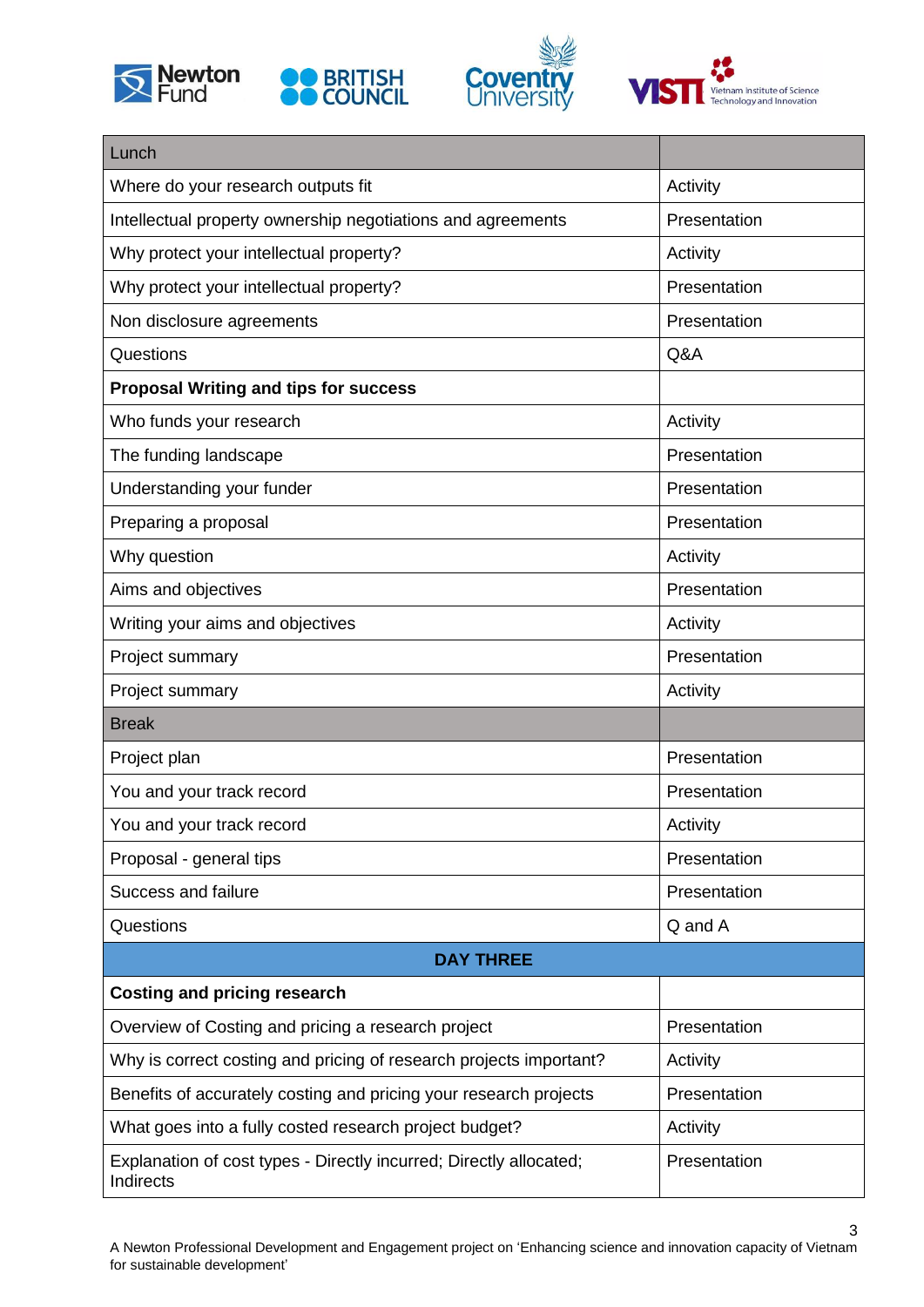<span id="page-3-0"></span>







| Assigning costs to DI and DA                           | Activity     |
|--------------------------------------------------------|--------------|
| Where to get costs from for your budget                | Presentation |
| <b>Break</b>                                           |              |
| Grants, Contract Research and Consultancy              | Presentation |
| Determining a price from the full economic cost        | Activity     |
| Questions                                              | Q&A          |
| <b>Research Project Management</b>                     |              |
| What is a project                                      | Activity     |
| What is a project and what is project management       | Presentation |
| What skills and attributes make a good project manager | Activity     |
| Why projects fail                                      | Activity     |
| Lunch                                                  |              |
| Planning your project                                  | Presentation |
| <b>Stakeholders</b>                                    | Activity     |
| Defining the scope                                     | Presentation |
| Identifying tasks                                      | Presentation |
| Identifying tasks                                      | Activity     |
| Project risks                                          | Activity     |
| Planning                                               | Presentation |
| Questions                                              | Q&A          |
| <b>Researcher Career Development planning</b>          |              |
| You and your research strategy                         | Presentation |
| You and your research strategy                         | Activity     |
| Promoting yourself                                     | Presentation |
| <b>Break</b>                                           |              |
| Promoting yourself                                     | Activity     |
| Collaborating with others                              | Presentation |
| Collaborating with others                              | Activity     |
| Skills building and action planning                    | Presentation |
| Understanding yourself                                 | Activity     |
| The researcher development framework                   | Presentation |
| Action planning                                        | Activity     |